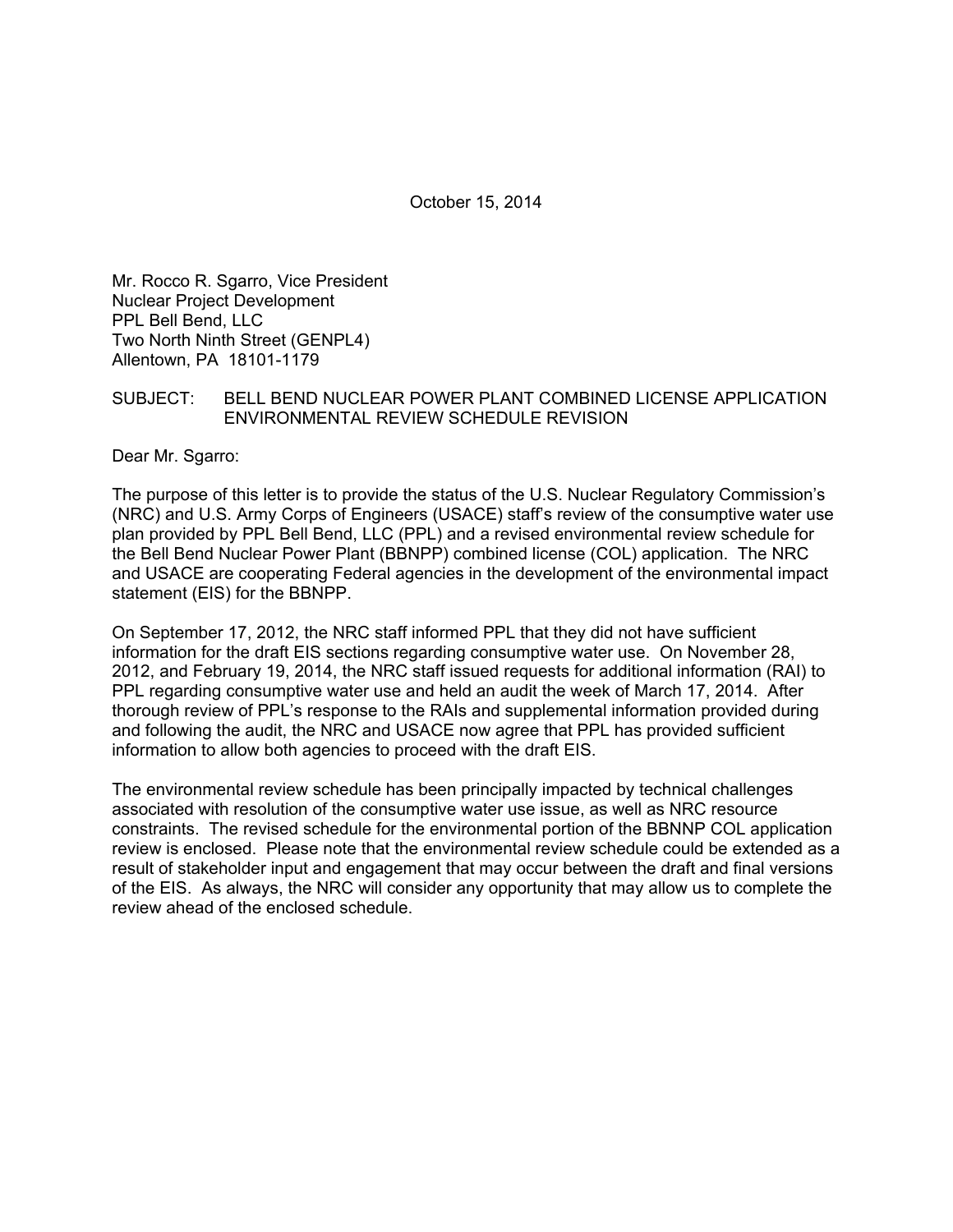R. Sgarro  $-2$ -

If you have any questions concerning the environmental review, please contact Ms. Tomeka Terry, Environmental Project Manager, at 301-415-1488 or Tomeka.Terry@nrc.gov, or Ms. Patricia Vokoun, Environmental Project Manager, at 301-415-3470 or Patricia.Vokoun@nrc.gov.

Sincerely,

# */RA Mark Delligatti for/*

Frank M. Akstulewicz, Director Division of New Reactor Licensing Office of New Reactors

Docket No. 52-039

Enclosure: Revised Schedule

cc: See next page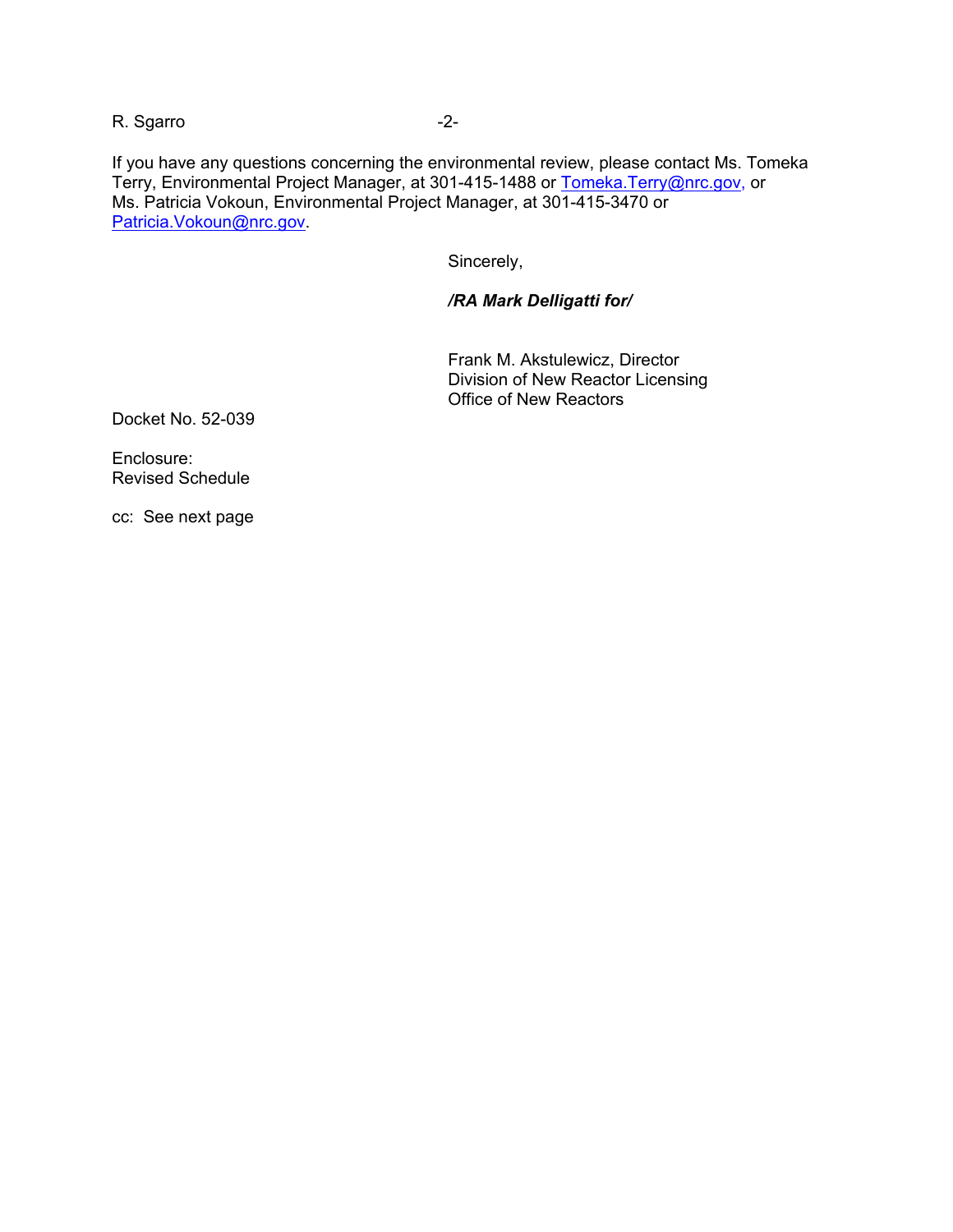R. Sgarro -2-

If you have any questions concerning the environmental review, please contact Ms. Tomeka Terry, Environmental Project Manager, at 301-415-1488 or Tomeka.Terry@nrc.gov, or Ms. Patricia Vokoun, Environmental Project Manager, at 301-415-3470 or Patricia.Vokoun@nrc.gov.

Sincerely,

#### */RA Mark Delligatti for/*

Frank M. Akstulewicz, Director Division of New Reactor Licensing Office of New Reactors

Docket No. 52-039

Enclosure: Revised Schedule

cc: See next page

| <b>ADAMS Accession Number: ML14239A290</b> |                 |                            | <b>NRO-002</b>   |                   |
|--------------------------------------------|-----------------|----------------------------|------------------|-------------------|
| *concurred via email                       |                 | **see previous concurrence |                  |                   |
| <b>OFFICE</b>                              | DNRL/EPB:PMEP   | DNRL/EPB:LA                | DNRL/EPB:PM      | <b>OGC</b>        |
| <b>NAME</b>                                | TTerrv          | MBrown*                    | PVokoun          | MWright*          |
| <b>DATE</b>                                | 9/05/14         | 8/28/14                    | 9/03/14          | 9/25/14           |
| <b>OFFICE</b>                              | DNRL/EPB:BC     | NRO/DSEA/RENV/:BC          | NRO/DSEA/:D      | DNRI: DD          |
| <b>NAME</b>                                | JDixion-Herrity | RWhited**                  | <b>SFlanders</b> | FAkstulewicz      |
|                                            |                 |                            |                  | /MDelligatti for/ |
| <b>DATE</b>                                | 9/29/14         | 9/30/14                    | 10/10/14         | 10/15/14          |

**OFFICIAL RECORD COPY**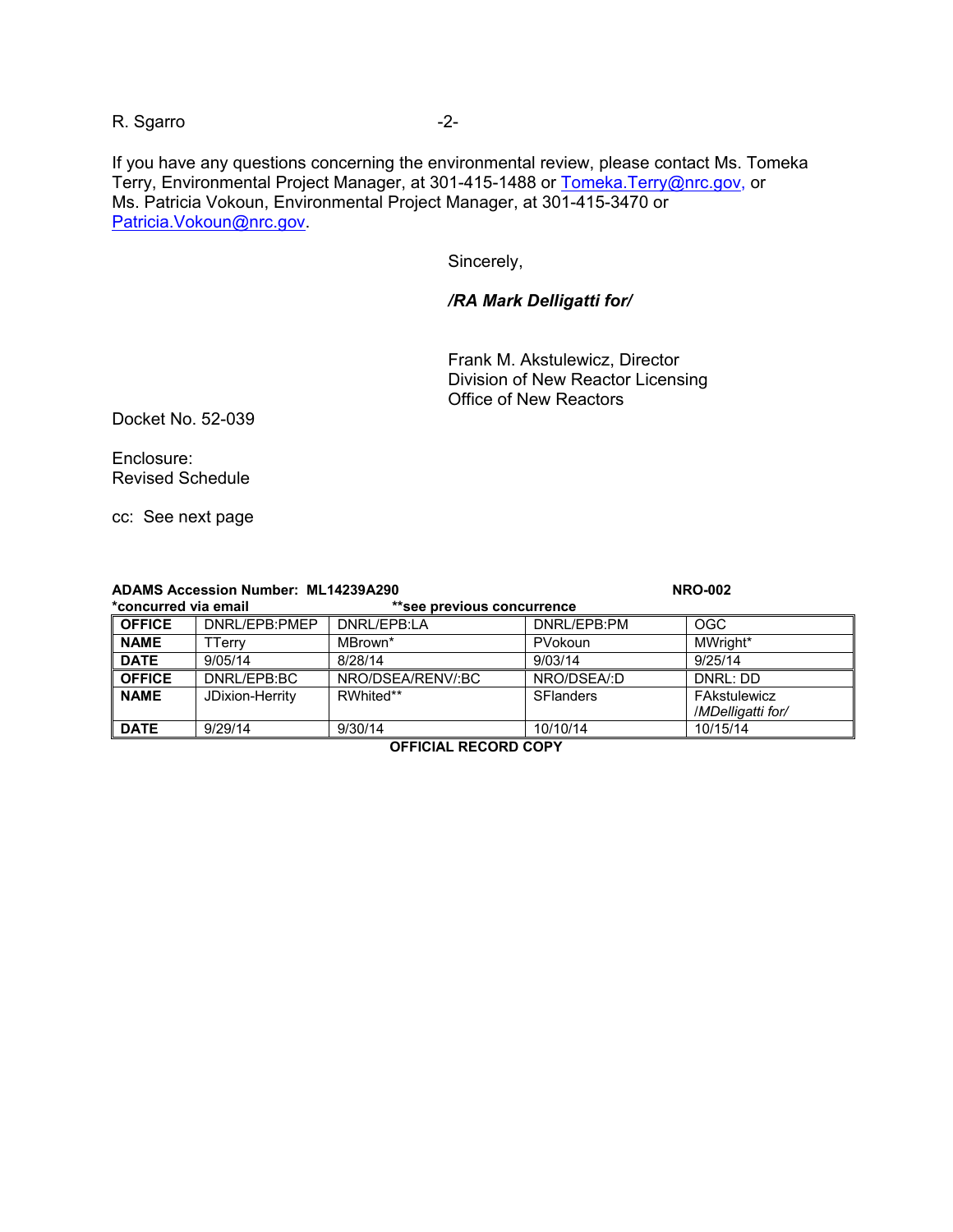Letter to R. R. Sgarro dated October 15, 2014

# SUBJECT: BELL BEND NUCLEAR POWER PLANT COMBINED LICENSE APPLICATION ENVIRONMENTAL REVIEW SCHEDULE REVISION

DISTRIBUTION: PUBLIC EPB R/F JDixon-Herrity, NRO TTerry, NRO PVokoun, NRO AHove, OGC MWright, OGC RWhited, NRO MDelligatti, NRO ACampbell, NRO SFlanders, NRO JSegala, NRO MTakacs, NRO MBrown, NRO RidsNroDnrlLb1Resource RidsNroDnrlEpbResource RidsOgcMailCenterResource RidsNroDnrlResource RidsNroDseaResource RidsRgn1MailCenterResource BMcDowell, PNNL (Bruce.McDowell@pnnl.gov) TGrant, Numark (TGrant@numarkassoc.com) AElliott, USACE (Amy.H.Elliott@usace.army.mil) KLeigh, PNNL (Kimberly.Leigh@pnnl.gov)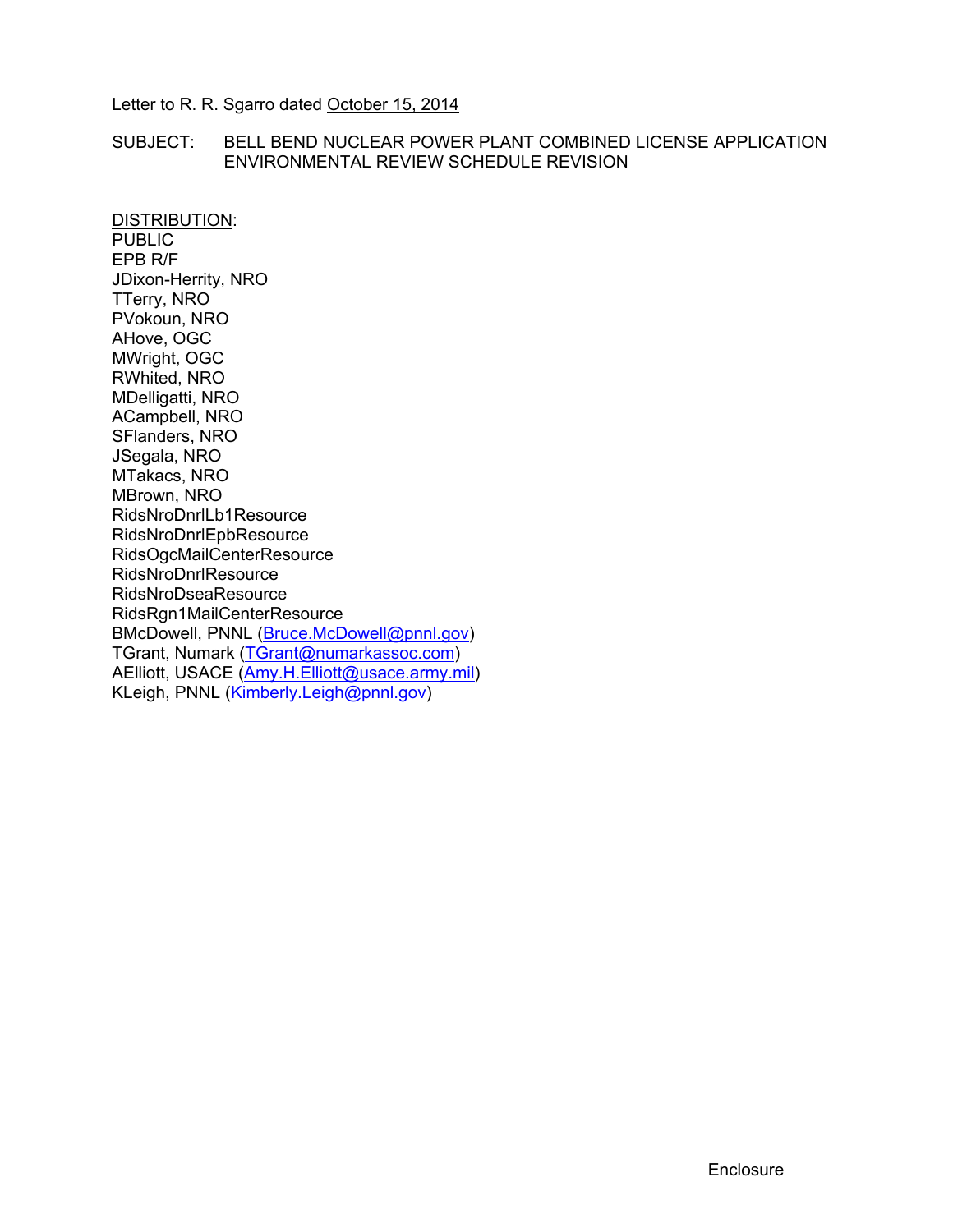# **U.S. Nuclear Regulatory Commission Bell Bend Nuclear Power Plant Combined License Application Revised Environmental Review Schedule**

| <b>Phase 1:</b> Environmental Impact Statement Scoping<br><b>Summary Report Issued</b>                         | April 2014 (A)* |
|----------------------------------------------------------------------------------------------------------------|-----------------|
| <b>Phase 2: Draft Environmental Impact Statement</b><br>Issued to Environmental Protection Agency <sup>1</sup> | April 2015 (T)  |
| <b>Phase 3: Final Environmental Impact Statement</b><br><b>Issued to Environmental Protection Agency</b>       | April 2016 (T)  |

\*A-Actual, T-Target

 1 The Environmental Protection Agency will publish a Notice of Availability of the draft EIS in the *Federal Registe*r approximately one week after the document is issued. This notice begins the 75-day public comment period on the draft EIS.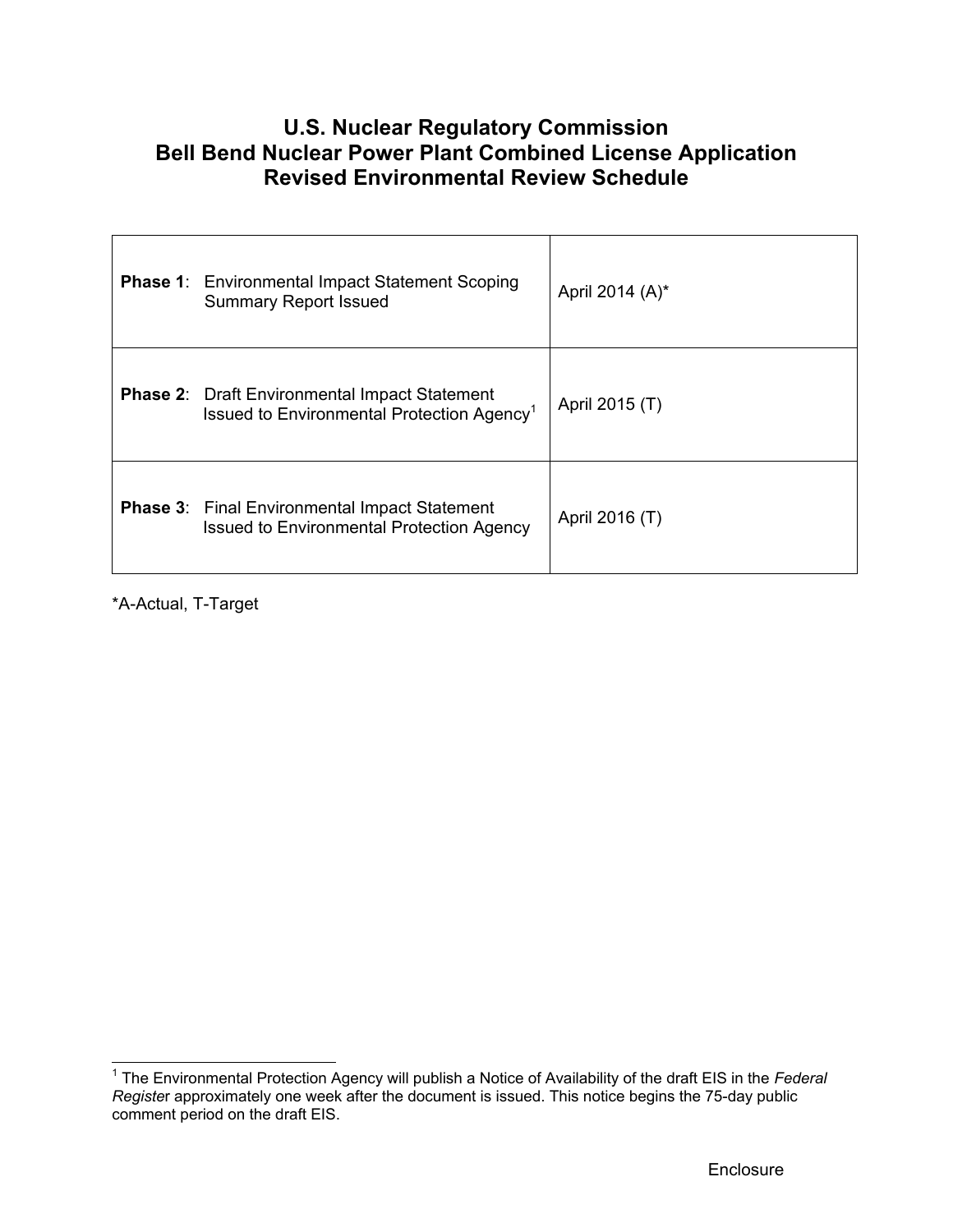Mr. David J. Allard Director and State Liaison Officer Department of Environmental Protection Bureau of Radiation Protection Rachel Carson State Office Building 400 Market Street Harrisburg, PA 17101

Mr. Ted Baird Society for Pennsylvania Archaeology 1123 Drinker Turnpike Covington Township, PA 18444

Mr. George Blanchard, Governor Absentee-Shawntee Tribe of Oklahoma 2025 S. Gordon Cooper Drive Shawnee, OK 74801

The Berwick Historical Society P.O. Box 301 Berwick, PA 18603-0301

Mr. Anthony T.P. Brooks Director of Development and Public Relations Luzerne County Historical Society 49 South Franklin Street Wilkes-Barre, PA 18701

Mr. Robert Cartica State of New Jersey Department of Environmental Protection The New Jersey Natural Heritage Program DEP- Office of Naturals Lands Management Mail Code 501-04 P.O. Box 420 501 E. State Street Station Plaza #5,  $4<sup>th</sup>$  Floor Trenton, NJ 08625-0420

Ms. Carol R. Collier, Executive Director Delaware River Basin Commission 25 State Police Drive P.O. Box 7360 West Trenton, NJ 08628-0360

Mr. Eric Davis, Project Leader U.S. Fish and Wildlife Service New Jersey Field Office 927 N. Main Street Heritage Square, Building D Pleasantville, NJ 08232

The Honorable Ed Delgado, Chairman Oneida Tribe of Indians of Wisconsin P.O. Box 365 Oneida, WI 54155-0365

Mr. David Densmore, Supervisor U.S. Fish and Wildlife Service Pennsylvania Field Office 315 South Allen St., Suite 322 State College, PA 16801-4850

Ms. Amy Elliott U.S. Army Corps of Engineers Baltimore District 1631 South Atherton St.,Suite 102 State College, PA 16801

Mr. Clifford Farides Mill Memorial Public Library 495 E. Main Street Nanticoke, PA 17101

Dr. Katherine Faull, Ph.D. Humanities Department Bucknell University One Dent Drive Lewisburg, PA 17837

The Honorable William L. Fisher, Chief Seneca-Cayuga Tribe of Oklahoma 23701 S. 655 Road Grove, OK 74344-6317

Mr. Max Furek 57 Jeanette Street Mocanaqua, PA 18655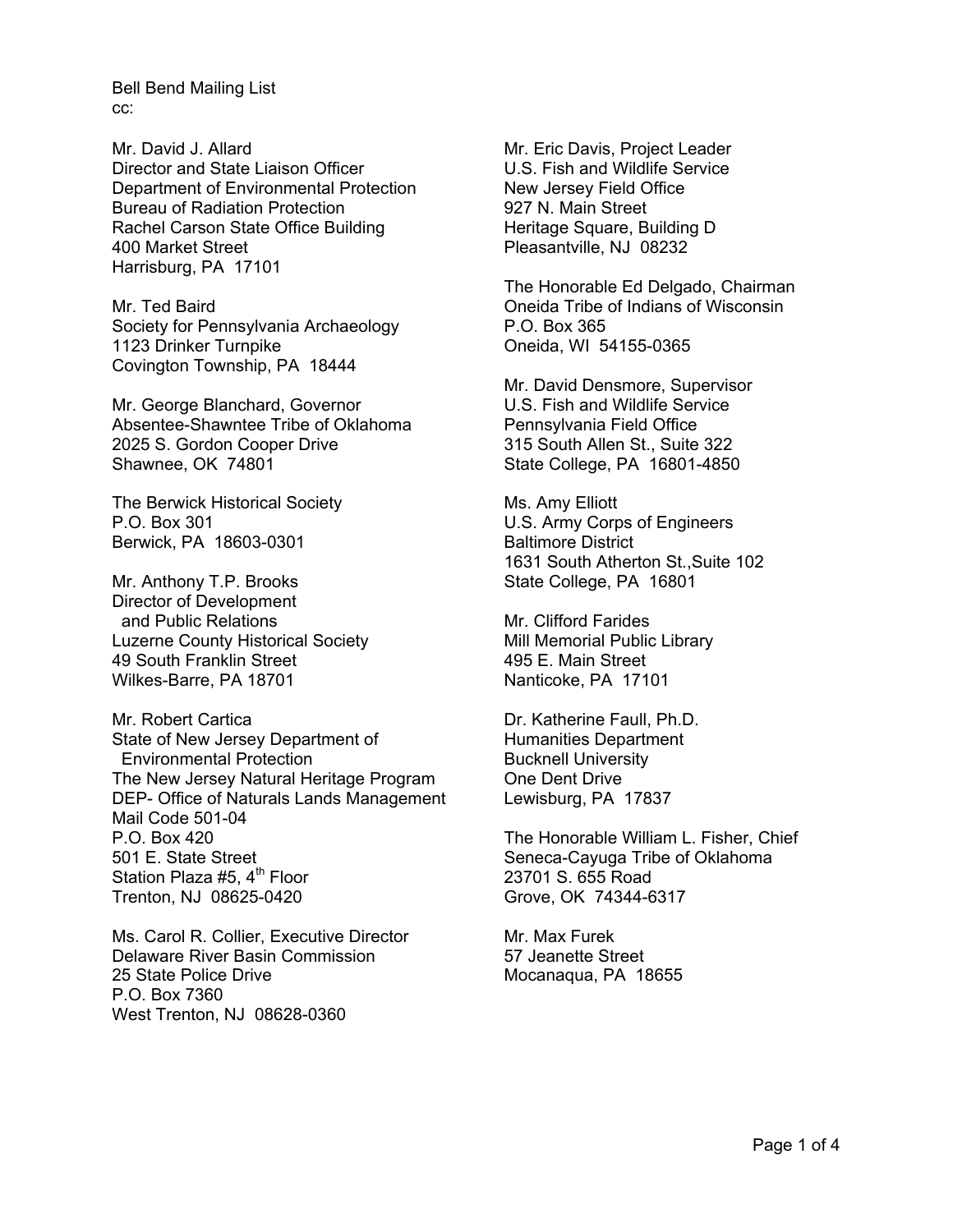Mr. Ray Ganthner, Senior Vice President AREVA, NP, Inc. 3315 Old Forest Road P. O. Box 10935 Lynchburg, VA 24506

Mr. Andrew Gavin Director, Technical Programs Susquehanna River Basin Commission 4423 N. Front Street Harrisburg, PA 17110-1788

Mr. Tony Gonyea, Faithkeeper Onondaga Nation Road 11 A, Box 245 Nedrow, NY 13120

The Honorable Raymond Halbritter Nation Representative Oneida Nation of New York 5218 Patrick Road Verona, NY 13421

Mr. Clinton Halftown, Nation Representative Cayuga Nation P.O. Box 803 Seneca Falls, NY 13148

Mr. Herbert Harmon 320 Stone Church Road Berwick, PA 18603

The Honorable Randy Hart, Chief St. Regis Mohawk Tribe 412 State Route 37 Akwesasne, NY 13655

Mr. Chuck Henry 1051 Scotch Valley Drive Bloomsburg, PA 17815

The Honorable Leo R. Henry, Chief Tuscarora Nation 2006 Mt. Hope Road Lewistown, NY 14092

Mr. Leroy Hess 124 Hess Road Wapwallopen, PA 18660

The Honorable Roger Hill, Chief Tonawanda Seneca Nation 7027 Meadville Road Basom, NY 14013

Mr. Rich Janati, M.S., Chief Division of Nuclear Safety Administrator Appalachain Compact Commission Rachel Carson State Office Building 400 Market Street Harrisburg, PA 17101

Ms. Karen J. Karchner Building Code Official - No. 000624 Zoning/Planning Administrator Floodplain Administrator Salem Township 38 Bomboy Lane Berwick, PA 18603

Ms. Patricia A. Kurkul Northeast Regional Administrator NOAA National Marine Fisheries Service Northeast Regional Office 55 Great Republic Drive Gloucester, MA 01930-2298

Mr. James R. Leigey Pennsylvania Game Commission 2001 Elmerton Avenue Harrisburg, PA 17110-9797

Ms. Emily McBracken 494 Mingle Inn Road Berwick, PA 18603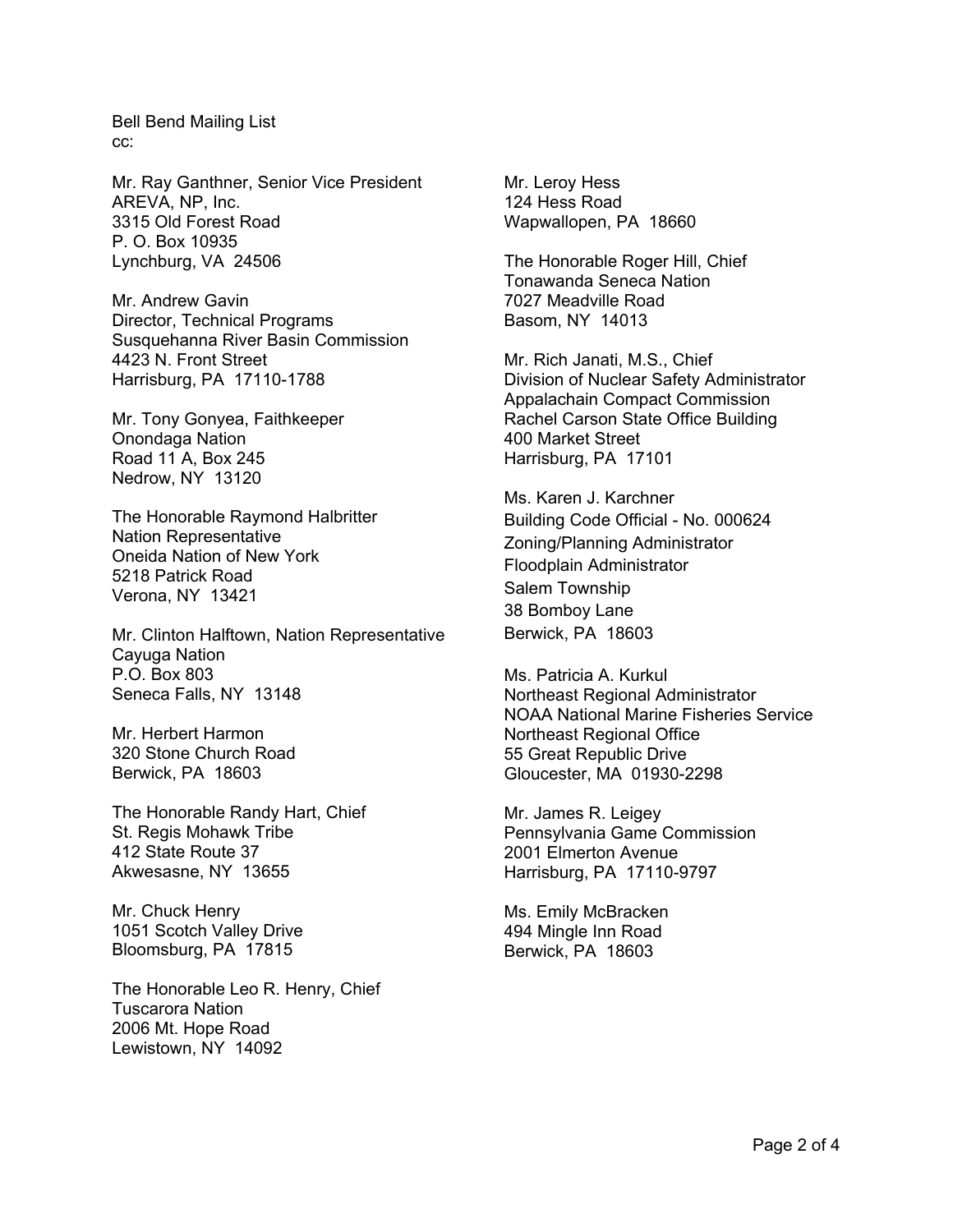Mr. Douglas C. McLearen, Chief Division of Archaeology and Protection Bureau for Historic Preservation Pennsylvania Historical and Museum Commission Common Wealth Keystone Building 400 North Street, 2<sup>nd</sup> Floor Harrisburg, PA 17120-0093

Mr. Adrian Merolli, Director Luzerne County Planning Commission Penn Place 20 N. Pennsylvania Avenue Wilkes-Barre, PA 18711

Mr. Wallace A. Miller, Acting President Stockbridge-Munsee Community N8476 Mo He Con Nuck Road Bowler, WI 54416

Mr. Reid Nelson, Director Office of Federal Agency Programs Advisory Council on Historic Preservation Old Post Office Building 1100 Pennsylvania Ave., NW, Suite 809 Washington, DC 20004

Mr. Justin Newell Bureau of Forestry Pennsylvania Department of Conservation and Natural Resources 6<sup>th</sup> Floor Rachel Carson State Office Bldg P.O. Box 8552 Harrisburg, PA 17105-8552

Ms. Lisette Ormsbee McBride Memorial Library 500 N. Market Street Berwick, PA 18603

Mr. Malcom S. Plevyak 1446 Salem Boulevard Berwick, PA 18603

The Honorable Ron Sparkman, Chief Shawnee Tribe 29 South 69A Highway

Miami, OK 74354

Mr. Barry E. Snyder Sr., President Seneca Nation of Indians 12837 Route 438 Catteraugus Territory Irving, NY 14081

Mr. Chris Urban Pennsylvania Fish and Boat Commission 450 Robinson Lane Bellefonte, PA 16823

The Honorable Glenna J. Wallace, Chief Eastern Shawnee Tribe of Oklahoma P.O. Box 350 Seneca, MO 64865

Ms. Karen Walsh 614 N. Front Street Harrisburg, PA 17101

Mr. Cleanan Watkins, Acting President Delaware Nation P.O. Box 825 Anadarko, OK 73005

Mr. Jack Wirbicki 212 Deer Run Drive Mountaintop, PA 18707